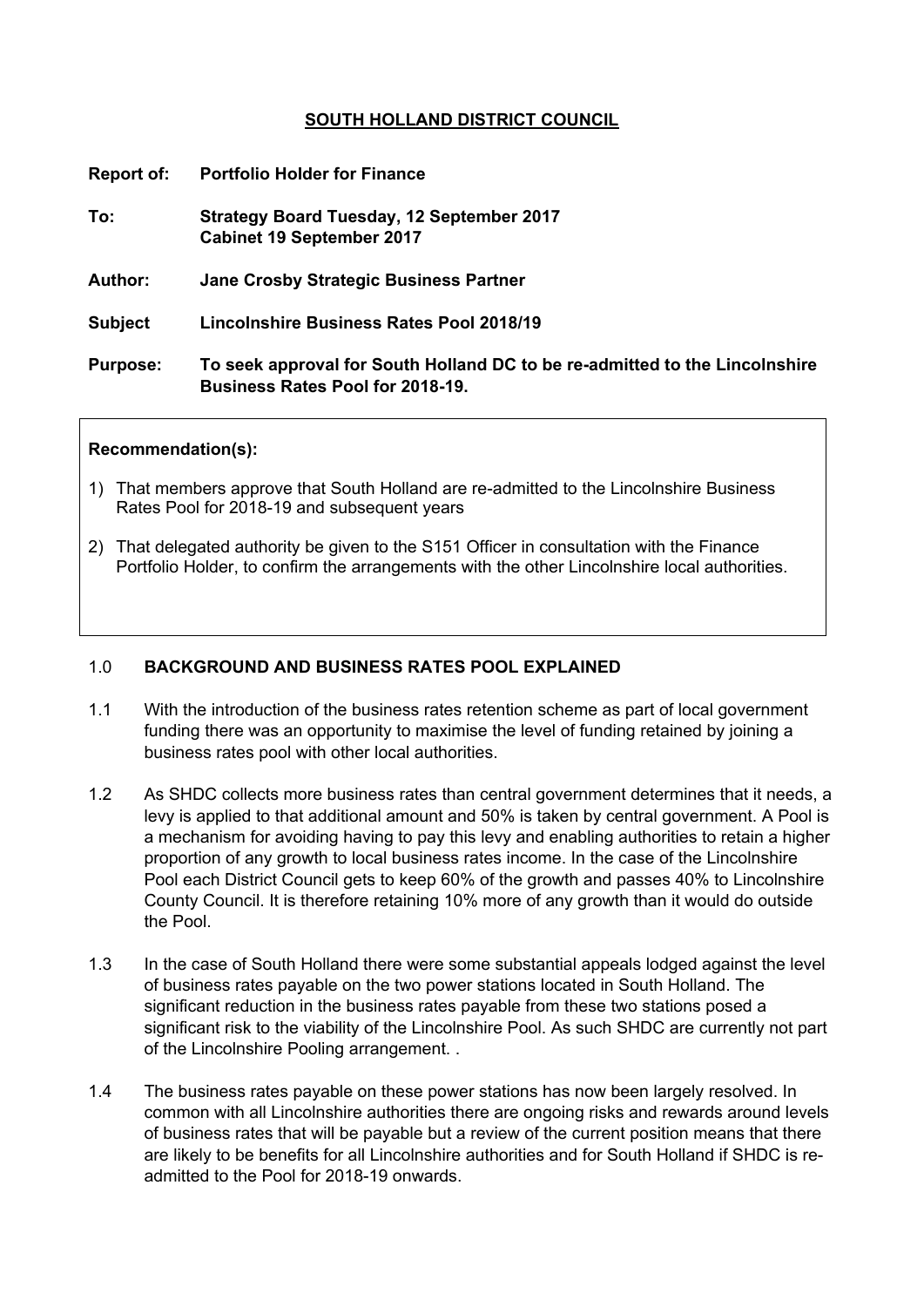- 1.5 The exact risks and rewards of the Pool are covered in the 'Memorandum of Understanding' agreed between the parties in the Pool. Predicting the financial benefit with any certainty is difficult. The position for 2018-19 will be known with more certainty once the projections for next year's business rates are calculated. However based on the initial estimates for 2017/18 and the position at the end of quarter 1, it is possible that the Pooling gain for SHDC could be £300k to £450k. Future further growth in business rates could improve this position but likewise any significant successful appeals or business rates failures would have the opposite effect.
- 1.6 There are risks attached to pooling as the arrangement prevents a local authority from qualifying for the safety net should business rates significantly fall (because effectively the other members of the pool who have growth will keep the overall pool above the safety net level). This was the risk imposed by the South Holland power stations and the reason why they were not in the Pool.
- 1.7 If authorities wish to make arrangements for revised business rates pools for 2018/19 then these have to be submitted to DCLG by 31 October 2017. Ahead of this a review of the anticipated levels of future business rates across Lincolnshire Authorities has been undertaken. This has shown an overall positive position with most authorities anticipating positive growth projections.
- *1.8* A revised Memorandum of Understanding is being prepared and a decision is required as to whether SHDC wishes to join the Lincolnshire Business Rates Pool.

# 2.0 **OPTIONS**

- 2.1 The Council could assess that it does not want not to join the Lincolnshire Business Rates Pool, primarily because of the risks that it could present should another authority have a significant reduction in the level of Business Rates that it is able to collect. However, in the event that this risk does not materialise SHDC could stand to lose a significant levels of additional retained business rates income if it is not part of the Pool. As noted above it is not possible to predict the financial benefits with any certainty.
- 2.2 As recommended the Council could decide to join the business rates pool leaving the final decision and the signing of the Memorandum of Understanding delegated to the S151 Officer and the Portfolio Holder for Finance. This decision would be based on the most up to date information prior to the 31 October 2017 deadline**.**

# 3.0 **REASONS FOR RECOMMENDATION(S)**

3.1 The projected figures for the Lincolnshire Business Rates Pool does present SHDC with a potentially significant financial gain, now that the rates appeals lodged by the power stations have been largely resolved.

# 4.0 **EXPECTED BENEFITS**

4.1 As noted above the anticipated benefits of joining the pool are financial and could be in the region of £300k to £450k.